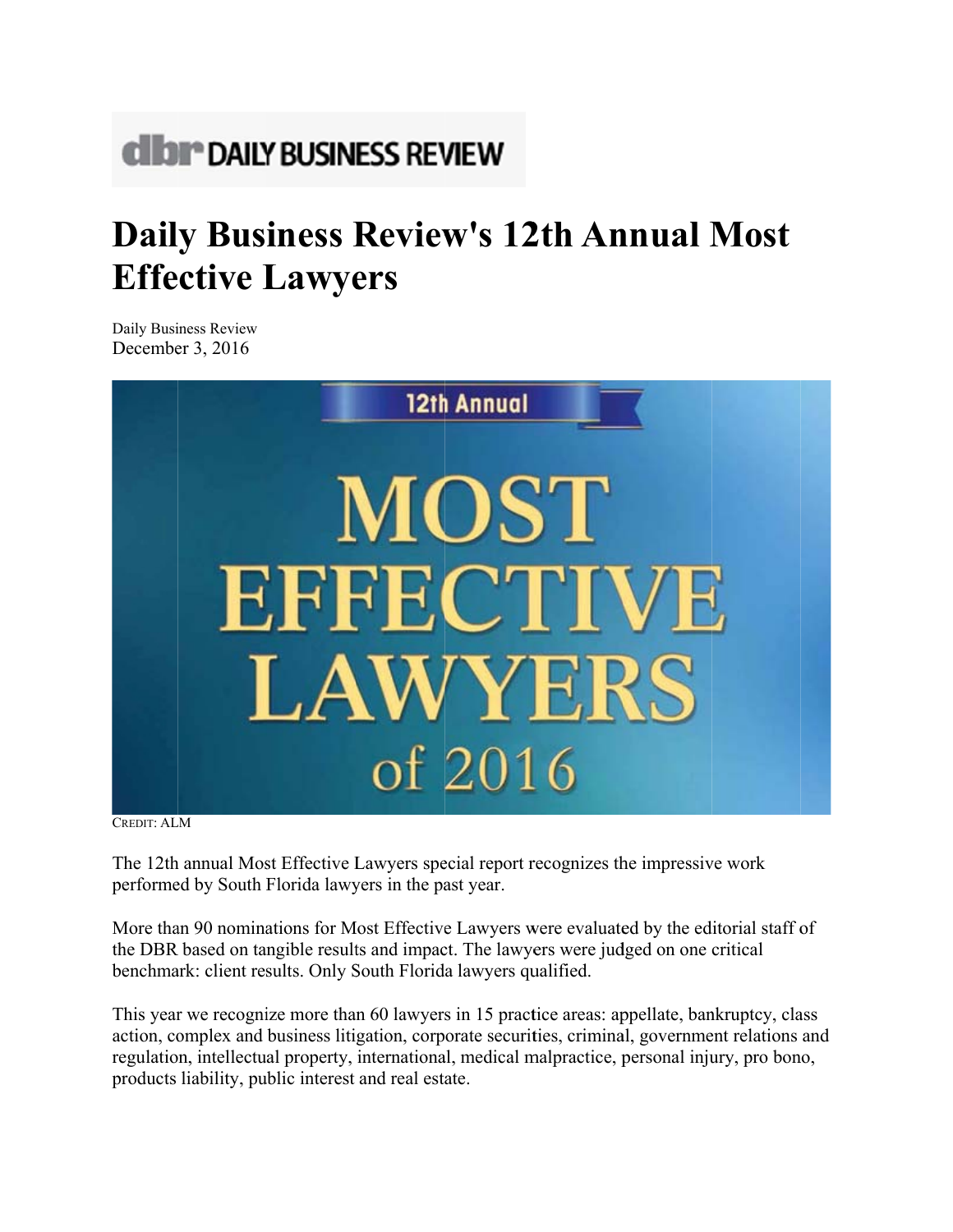To mention a few accomplishments, honorees succeeded before the U.S. Supreme Court, forced the state to perform medically necessary hernia surgery on prison inmates, arranged \$2.3 billion in financing for Colombian infrastructure and negotiated a \$350 million deal for Hard Rock Stadium upgrades.

#### **2016 Most Effective Lawyers: Appellate**

Miami attorney Howard Srebnick, associate Joshua Shore and brother Scott Srebnick combined for a U.S. Supreme Court win on money used to hire defense attorneys. **[Read more](/www.royblack.com/files/Awards%20and%20Recognition/2016%20Most%20Effective%20Lawyers.pdf)**

## **2016 Most Effective Lawyers: Bankruptcy**

Fort Lauderdale attorney Charles Tatelbaum is the Most Effective Lawyers winner in the bankruptcy category.

## **2016 Most Effective Lawyers: Class Action**

Greenberg Traurig shareholders David Coulson and Adam Foslid won a federal court order rejecting class certification on defective product claims against Rheem.

## **2016 Most Effective Lawyers — Complex/Business Litigation**

A team of Carlton Fields attorneys represented Sprint in the pursuit of cell phone thieves, producing 72 lawsuits against 263 alleged handset traffickers.

## **2016 Most Effective Lawyers: Corporate Securities**

Bilzin Sumberg attorneys Steven Lear and R. Stephen Sandiford represented Lennar Corp. in closing commitments totaling \$2.2 billion for its long-term multifamily development fund.

## **2016 Most Effective Lawyers: Criminal**

High-profile murder cases distinguish Assistant State Attorney Gail Levine's decades-long career.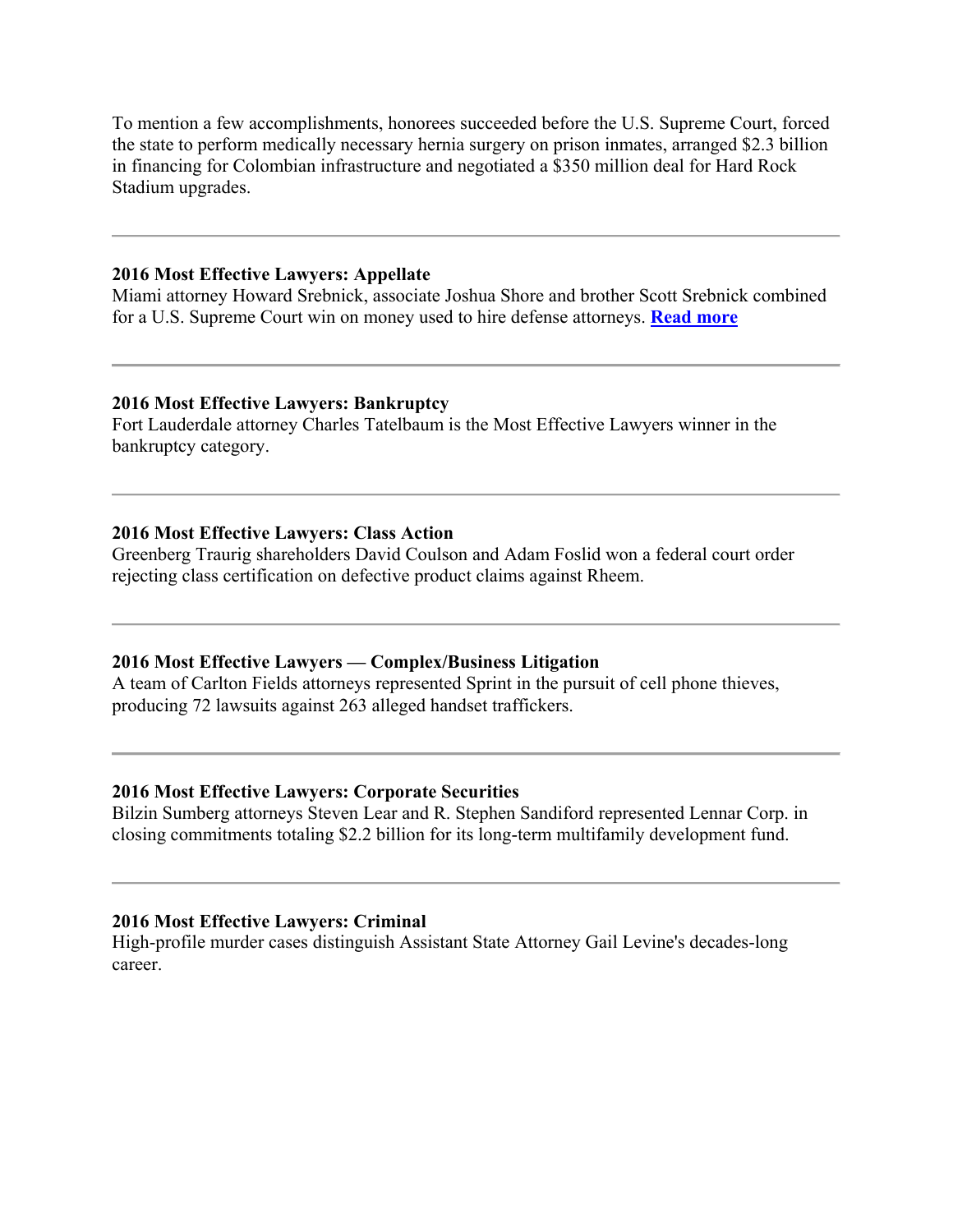#### **2016 Most Effective Lawyers: Government Relations and Regulation**

Greenberg Traurig Miami shareholders Iris Escarra and Carlos Lago helped developer Moishe Mana gain unanimous approval from the Miami City Commission for the transformative Mana Wynwood Special Area Plan.

#### **2016 Most Effective Lawyers: International**

Holland & Knight Partner Norberto Quintana advised Colombia's infrastructure development bank on more than \$2.3 billion of financing in five transactions that helped create or improve toll roads, bridges and tunnels in Colombia.

#### **2016 Most Effective Lawyers: IP**

When B/E Aerospace was accused of infringing on three aircraft toilet patents, general counsel Ryan Patch and his team fought the claim and delivered a royal flush.

#### **2016 Most Effective Lawyers: Medical Malpractice**

Attorneys Bonnie Navin, Robert Kelley and Kimberly Wald made a risky move in choosing arbitration over trial in a case that likely would have tugged at jurors' heartstrings.

## **2016 Most Effective Lawyers: Personal Injury**

Todd Michaels and Alan Goldfarb reached a settlement in the shooting death of a man in a fight outside a nightclub.

## **2016 Most Effective Lawyers: Pro Bono**

Akerman partner Richard Milstein helps secure a favorable order for his pro bono client, a transgender Broward County teen trying to change the gender marker on his birth certificate.

## **2016 Most Effective Lawyers: Products Liability**

Carlton Fields helped Union Carbide get dismissals or settlements in hundreds of Miami-Dade asbestos cases in under two years.